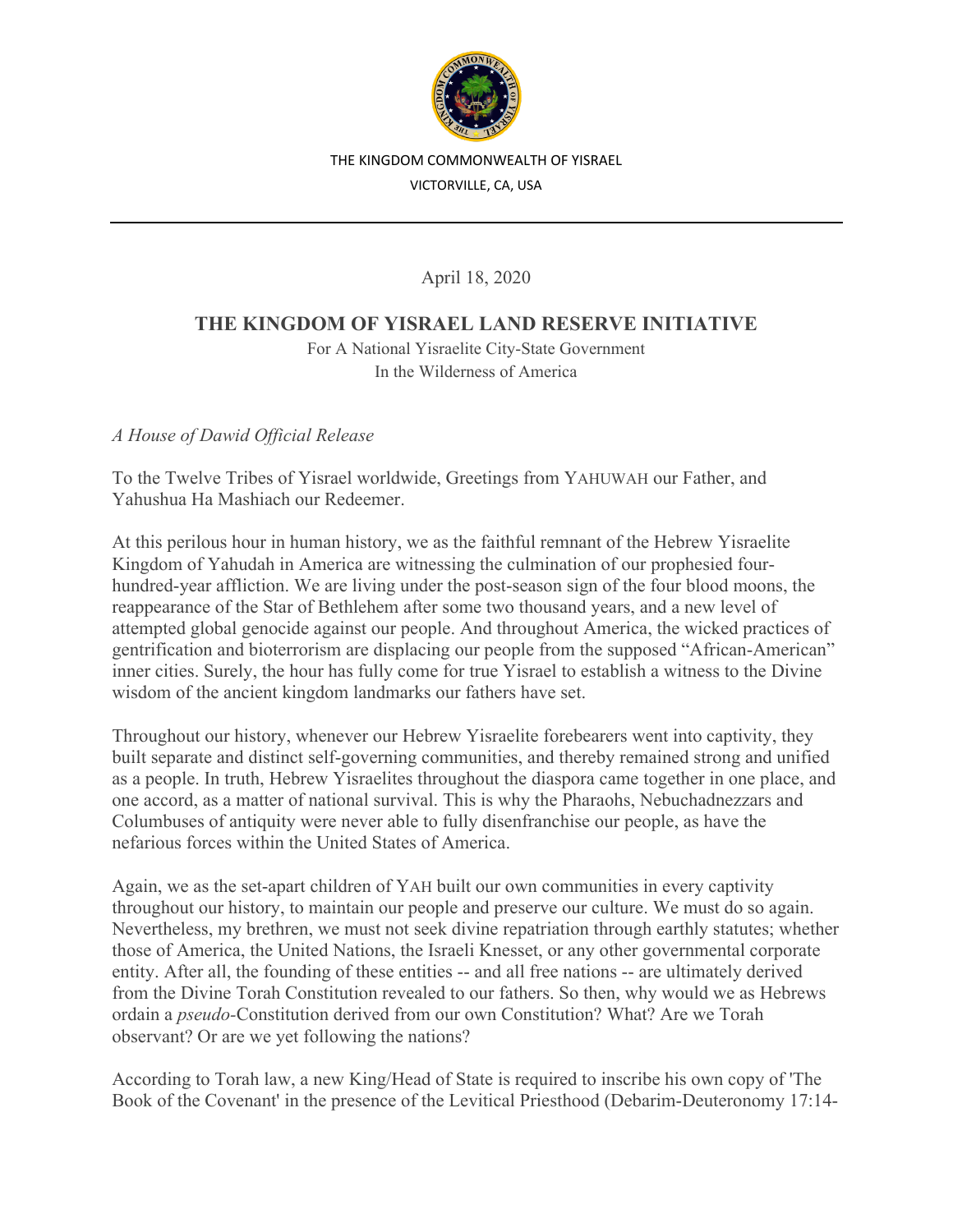20); thereby re-issuing a Decree of Divine Executive Power in the Kingdom -- not a new manmade Torah abstract. SELAH.

The truth is, creating a Torah*-*based national constitution is a non-Torah based concept. And doing so would only lead to our esteemed Zaqanim creating yet another Hellenized set of documents (including the ancillary documents necessary to order the Kingdom.) For example, a national 'Charter' -- a requirement under current International Law -- defines an organization as a corporation or incorporated association. In essence, a charter is a grant from a sovereign power, creating a corporation, as was the case with the 'Royal Charters' granted to the Thirteen British Colonies, *preceding* the 'Declaration of Independence' and U.S. autonomy in 1776.

A corporation is and always has been a profit-driven instrument of the organization that grants it, irrespective of its content. A constitution on the other hand, simply defines the organization of a government or governing entity -- such as an unincorporated association. In essence, a constitution is an acknowledgment from a sovereign power, thereby creating a sovereign government. Therefore, an *unincorporated* Hebrew Yisraelite council can in fact serve as a nonprofit-based context for the emergence of a sovereign Kingdom Community in the wilderness.

Beloved brethren, despite the obvious dedication and sincerity of Yisraelite nationalist leadership as a whole, ordering our steps according to the principalities and powers of this present world remains an affront to the Most High; who has decreed from eternity, that in this final hour of our captivity, He alone will be recognized by the nations of the earth as the Almighty Elohim of Yisrael and Melekh Ha Olam – King of the Universe! And so shall it be.

Finally, Yisrael, it's just not enough for the nations to read what we write and hear what we say. They must now see what we do.

Again, we must no longer seek repatriation according to the worldly statutes of the United States of America or the United Nations, et al. Our diplomatic overtures, as the Yahudim kinsmen of our indigenous American brethren, must now be focused upon and limited to the forwarding of a Yisraelite Kingdom Land Reserve Initiative; according to the presence of our fathers of the Kingdom of Yahudah in ancient Arsareth-America, through the trade practices and colonization of Shelomo Ha Melekh/King Solomon during the 9th century B.C. (1 Kings 9:26, 2 Chr. 9:21.)

### Article IV of *The United Nations Declaration on The Rights of Indigenous Peoples' General Assembly Resolution 61/295*; adopted on September 13, 2007, states:

"Indigenous peoples, in exercising their right to self-determination, have the right to autonomy or self-government in matters relating to their internal and local affairs, as well as ways and means for financing their autonomous functions."

### CURRENT LEGAL BASIS OF INITIATIVE UNDER U.S. CODE TITLE 54

WHEREAS, section 320301 of title 54, United States Code (known as the "Antiquities Act"), *authorizes the President, in his discretion, to declare by public proclamation historic landmarks, historic and prehistoric structures, and other objects of historic or scientific interest that are*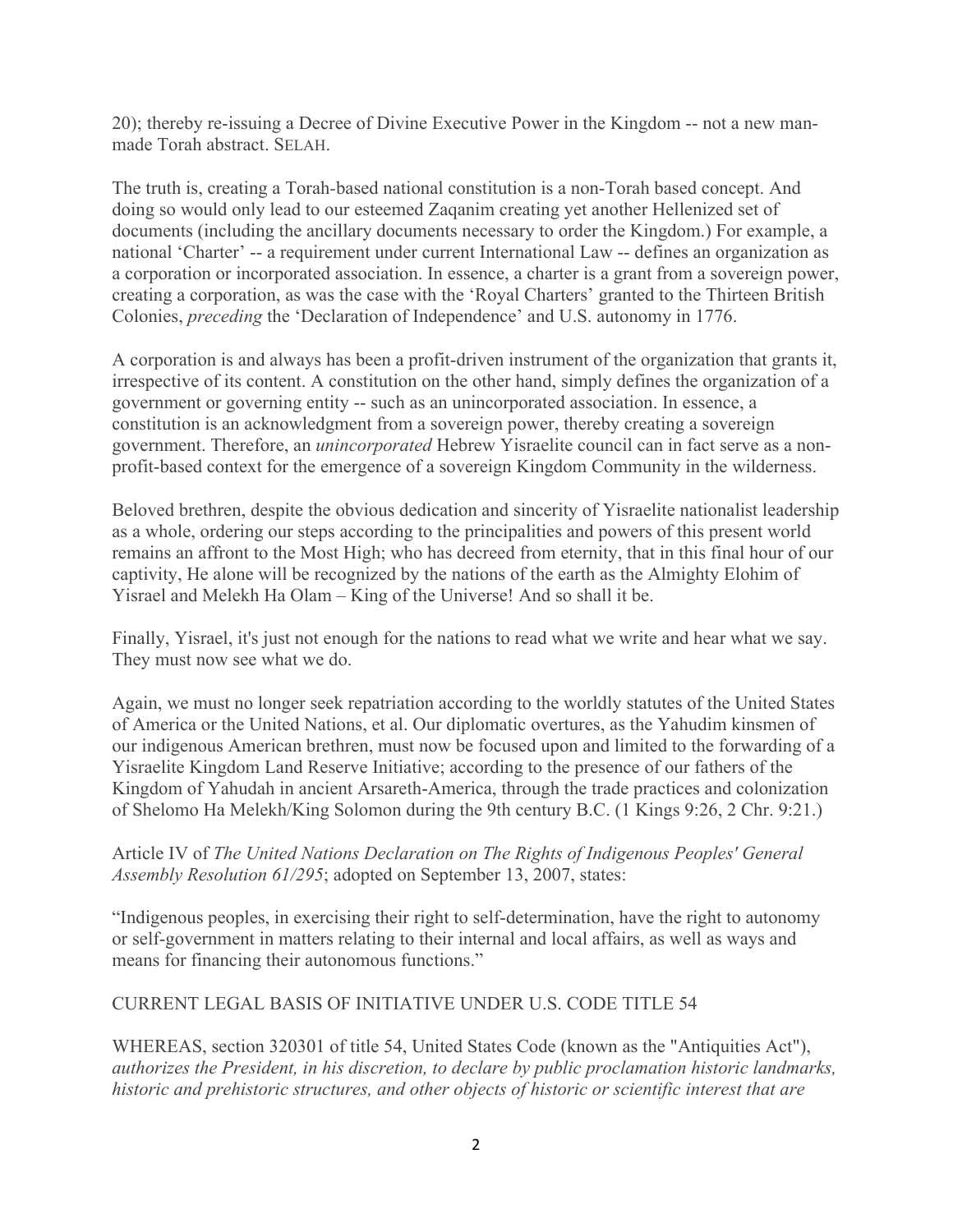*situated upon the lands owned or controlled by the Federal Government to be national monuments, and to reserve as a part thereof parcels of land, the limits of which in all cases shall be confined to the smallest area compatible with the proper care and management of the objects to be protected;*

As a practical matter, the only viable 'wilderness of the people' or 'Zion' (a parched place) in America is in the west. And from ha eretz Yisrael, the most remote geographical wilderness in the entire Western Hemisphere is the Mojave Desert; a large, sparsely populated region, located primarily in Southern California. And in truth, the west coast of America is the furthermost point of our four-hundred year captivity, before our repatriation to the land of promise. Selah.

*And perhaps most importantly, the Mojave (Ha Makhav) tribe, the Yisraelim who originally inhabited and governed the region, maintained a wholly unique connection among the indigenous Hebrew Yisraelite tribes to Yisraelite law, culture, and customs.*

### MOJAVE-HA MAKHAV YISRAELITE CAPITAL AND TRIBAL FEATURES

The true tribal name of the Mojave "native Americans" is *Ha Makhav.* Hebrew definition: The open and secure bending water.

Hebrew spelling and etymology of Ha Makhav:

 $(Ha - the)$ Mem – water (mighty, blood) Kaf – bend (open, tame) Vav – secure (add, hook)

Ha Makhav **-** A desert branch of the Serrano Native Americans who lived beyond and along much of the length of the Mojave River, from east of Barstow to at least the Victorville region.

The Mojave River is very strange. And there are good reasons why. First, the stream is larger at its source than at its ending. In fact, the farther it is away from its source, the smaller it is. Second, it flows seemingly backwards across San Bernardino County - away from the ocean instead of toward it. Its waters never reach the sea. Third, throughout most of its course, the Mojave River flows underground. Once away from the mountains its waters rise to the surface only occasionally.

The Mojave River rises on the northern and eastern slopes of the San Bernardino Mountains. It runs north into the desert for about 40 miles and then turns east and runs for another 70 miles when it reaches its sink at usually dry Soda Lake (and thus, the name Ha Makhav – 'the open bended river.')

After the Santa Fe Railroad reached Victorville in the 1880's, and the first bridge was built across the nearby Upper Narrows, the end of slow and exhausting journeys along the Mojave River came to an end. The old route gradually evolved into part of the National Old Trails Road, and its successor, U.S. Route 66 (as in sixty-six books in the Bible, sixty-six chapters in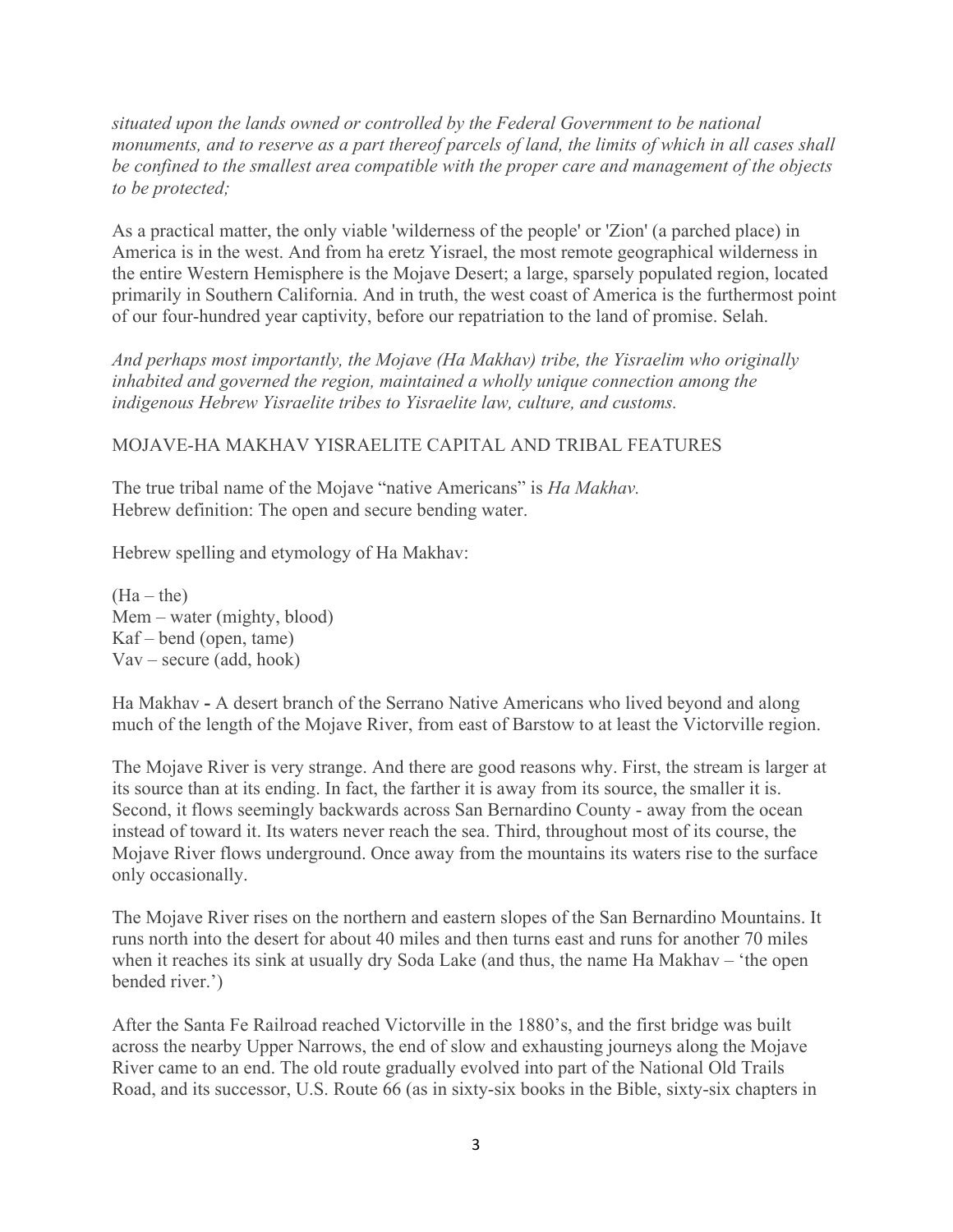YeshaYahu-Isaiah, the "Bible in one book.") As the famous song goes, "It winds *from Chicago to L.A.,* more than two thousand miles all the way. Get your kicks on Route 66." The 15 Freeway cuts across *the bend* of the Mojave River near Victorville today.

The 110 mi. Makhav (Mojave) river is underground, with the main of two places it surfaces being Victorville. This was the seat of the Makhav Capital City, where the mayim (water -- the 'Mem' in Makhav) was available in abundance. SELAH.

# HA MAKHAV (MOJAVE) RETENTION OF HEBREW YISRAELITE CUSTOMS

- In this particular tribe, *the women did not have an equal ranking.* They did not own land and *they were not able to become chiefs as in other tribes.* The men also controlled the important matters of government and war.
- *The Mojave were religious and very spiritual.* They believed in the afterlife and tribe members were often buried with their belongings and with gifts from those in mourning.
- The Mojave Indians *coiled their hair like dreads.*
- *A hereditary chief (King) called 'Ha Makhav Pina Ta'ahon,'* along with leaders from the three regional groups of the Mojave, governed the people, but only with their continued support and approval.
- *The Mojaves were a people of dreams and visions.* The dreams, *su'mach,* were viewed as the source of knowledge. Through them the dreamer could return to the time of creation where the origin of all things would be revealed. Great dreams and visions were related to the tribe as Great Tellings and Sings. They shared the history and legends of the people, deeds of bravery and war, and heroes.
- And through *sumach a'hot*, a person was given a gift to do one thing better than others or *called upon to receive a gift of knowledge* to know how to cure or treat a special kind of illness. *A person called to receive such a gift had to go through much fasting and other trials,* sometimes not passing the test and remaining like ordinary people. For those who passed such a test, the Mojaves say of them, "sumach a'hot," they are gifted.
- *Unlike most of the early Californians, the Mojave and Quechan were farmers. They depended on growing part of their food,* rather than on hunting and gathering only.
- *The Mojave and the Quechan did not show much interest in gathering wealth for themselves.* They shared food supplies with each other and did not value other possessions. They were all rather equally well-to-do or equally poor.
- *Each year, people from all the settlements would gather with their tribal neighbors to celebrate the fall harvest.* Each family brought food for the feasting.
- *They had different houses for the different seasons. (Sukkot – booths in the fall.)*